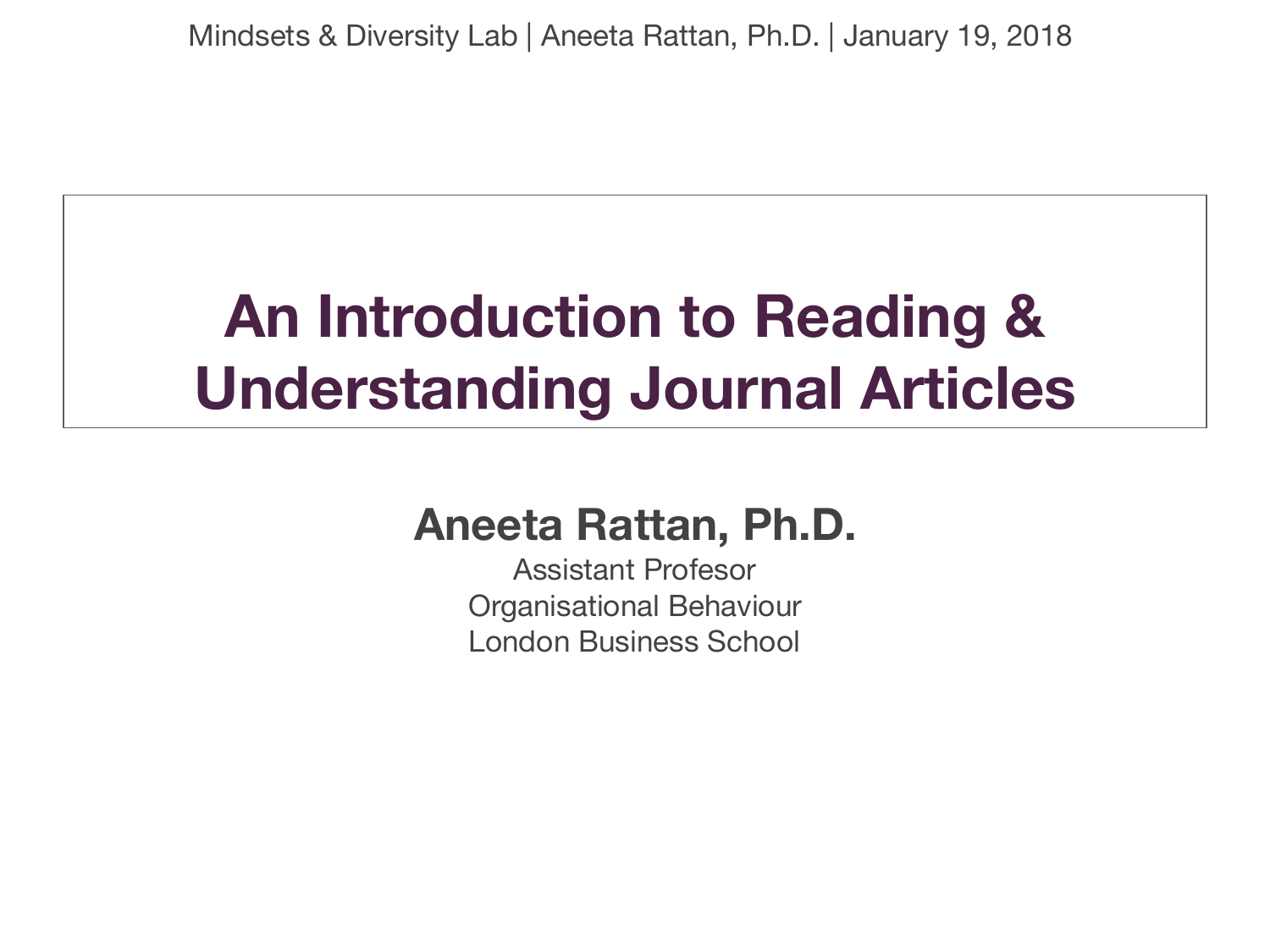## **Academic Journal Article Structure**

- Introduction
	- sections identify key concepts
- Studies
	- Introduction
		- goal, hypothesis, and study design
	- Method
	- Results
	- Discussion
- General Discussion
	- review of the study findings, implications, future directions, limitations, conclusions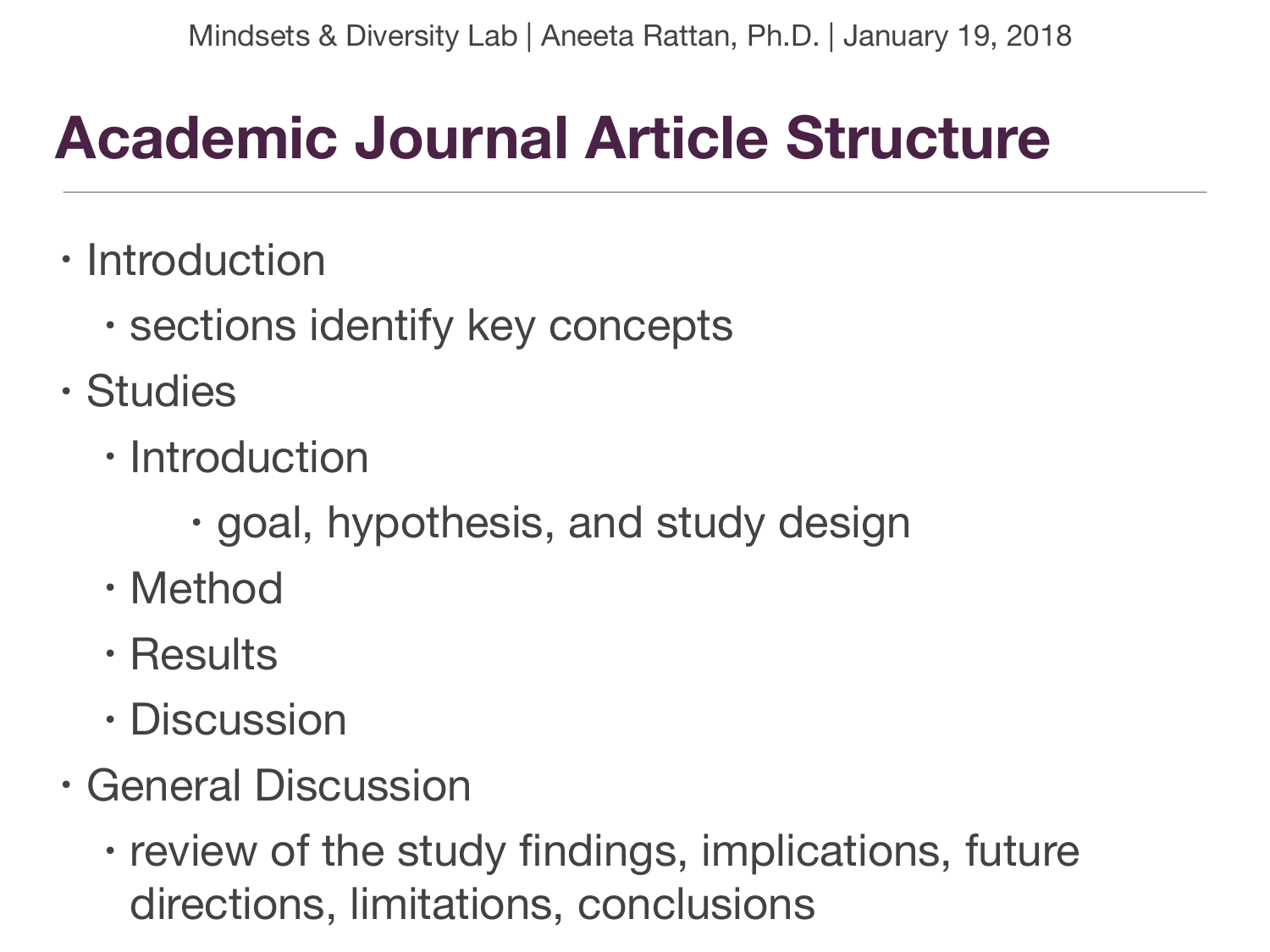## **Hypothesis vs. Theory (in social psych)**

- Theory: An organized set of principles used to explain observed phenomena.
- Hypothesis: A testable, specific prediction.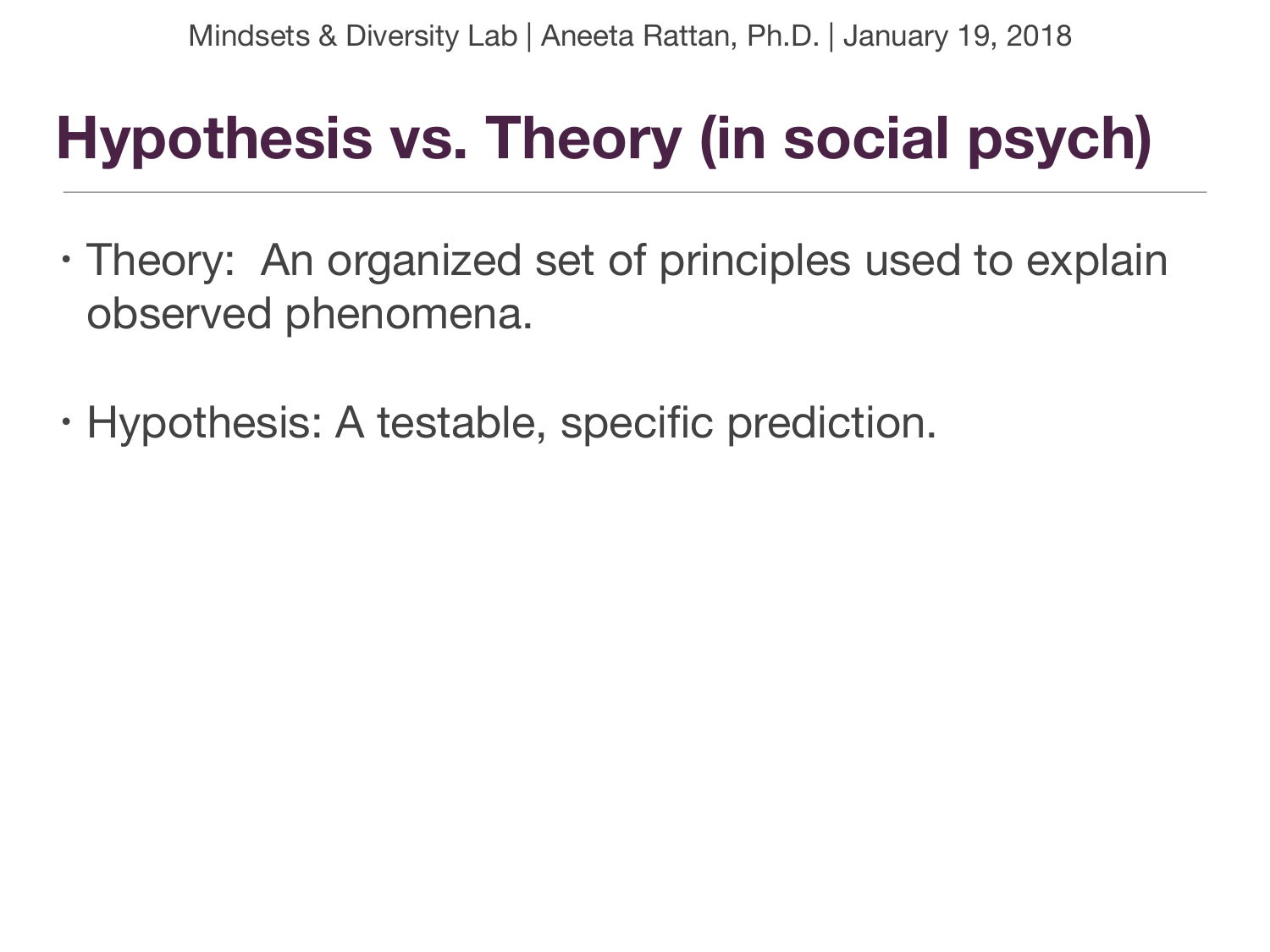#### **Types of Research**

| Type of Study:     | Descriptive                                                     | Correlational                                             | Experimental                                                                               |
|--------------------|-----------------------------------------------------------------|-----------------------------------------------------------|--------------------------------------------------------------------------------------------|
| Goal:              | To describe how<br>people typically think,<br>feel, and behave. | To discover the<br>relationship between<br>two variables. | To discover the causal<br>relationship between<br>variables.                               |
| Method:            | Observation,<br>Archives, Surveys                               | Observation,<br>Archives, Surveys                         | Manipulate one<br>variable and measure<br>the effect on another<br>variable.               |
| Important to note: | Random sampling                                                 | <b>CANNOT</b><br><b>DETERMINE</b><br>CAUSATION            | <b>Causation determined</b><br>if: Experimental<br><b>Control and Random</b><br>Assignment |

• Location of study: lab, online panel (from what source?), "field" (field sample, field experiment, intervention)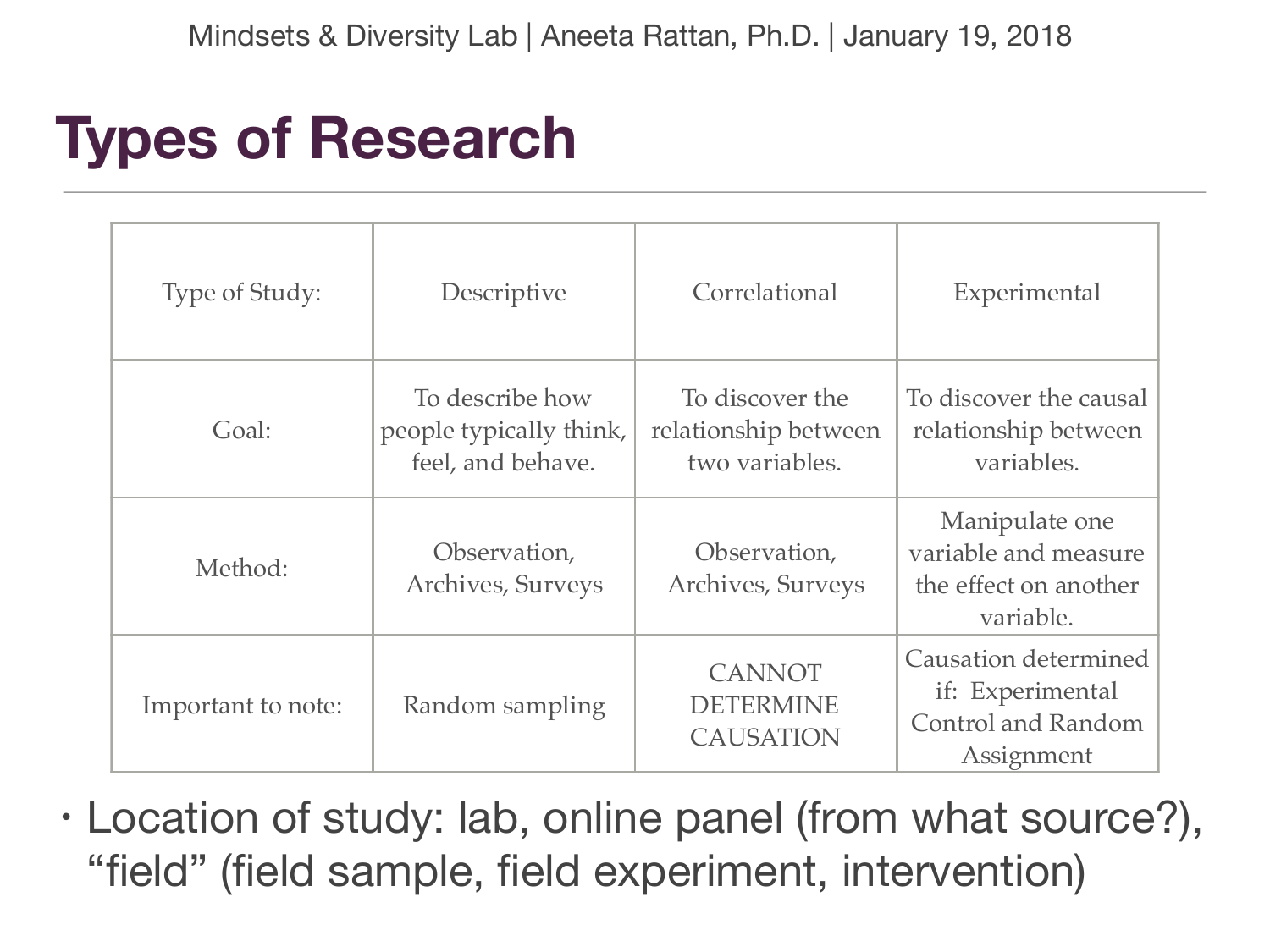### **Experimental & Correlational Research**

- Conceptual Variables: The researchers' idea of what they intend to manipulate or measure.
- Operational Variables: The specific way the idea (or construct) was measured or manipulated in the study.

• how well is this translation done?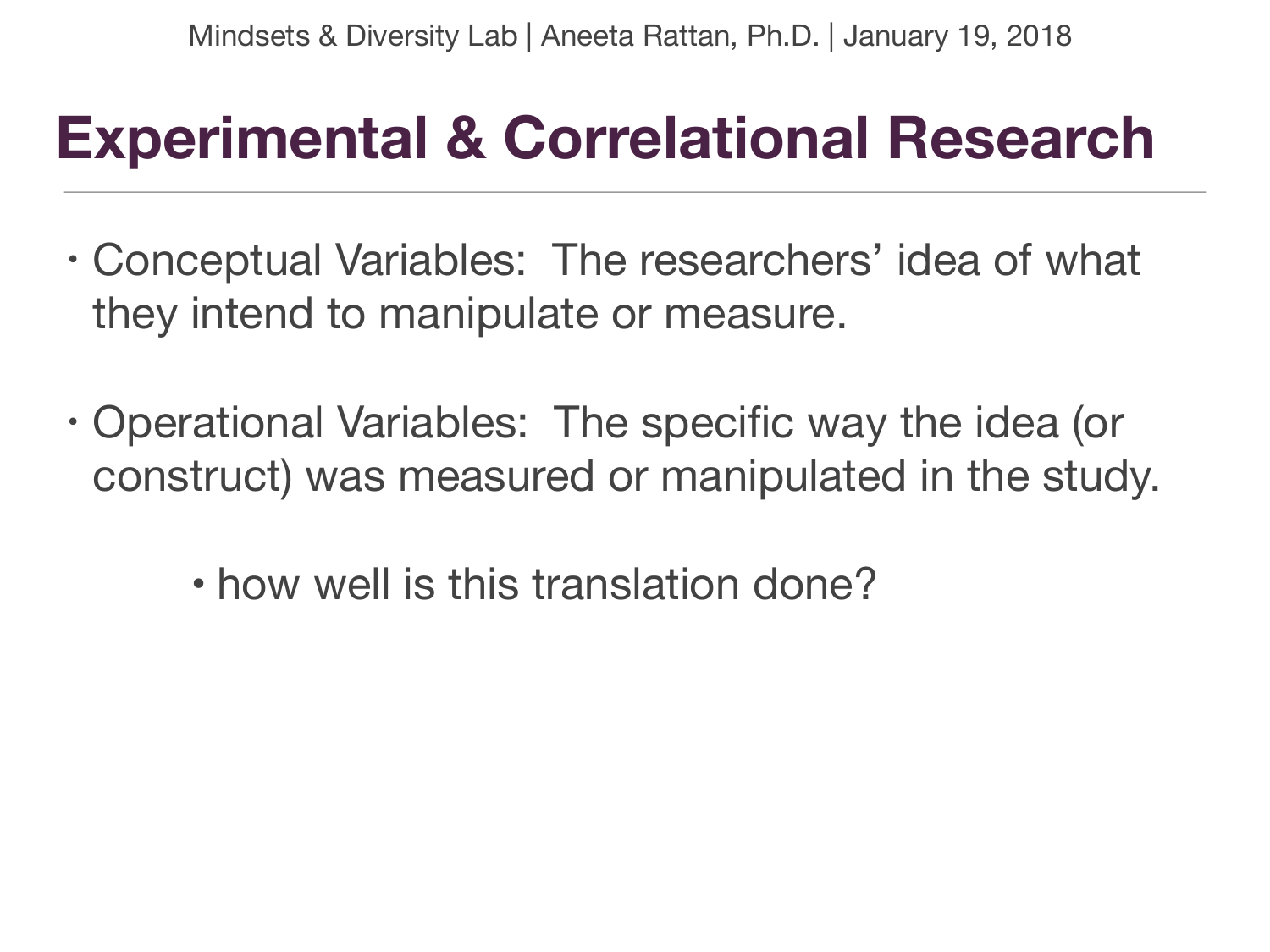#### **Correlational Research**

- Predictors: variables that are hypothesized to drive certain outcomes
- Outcomes: variables that assess an effect of interest
	- does not capture non-linear relationships (\*always need to plot variables)
	- vulnerable to outliers(\*)
	- vulnerable to common method variance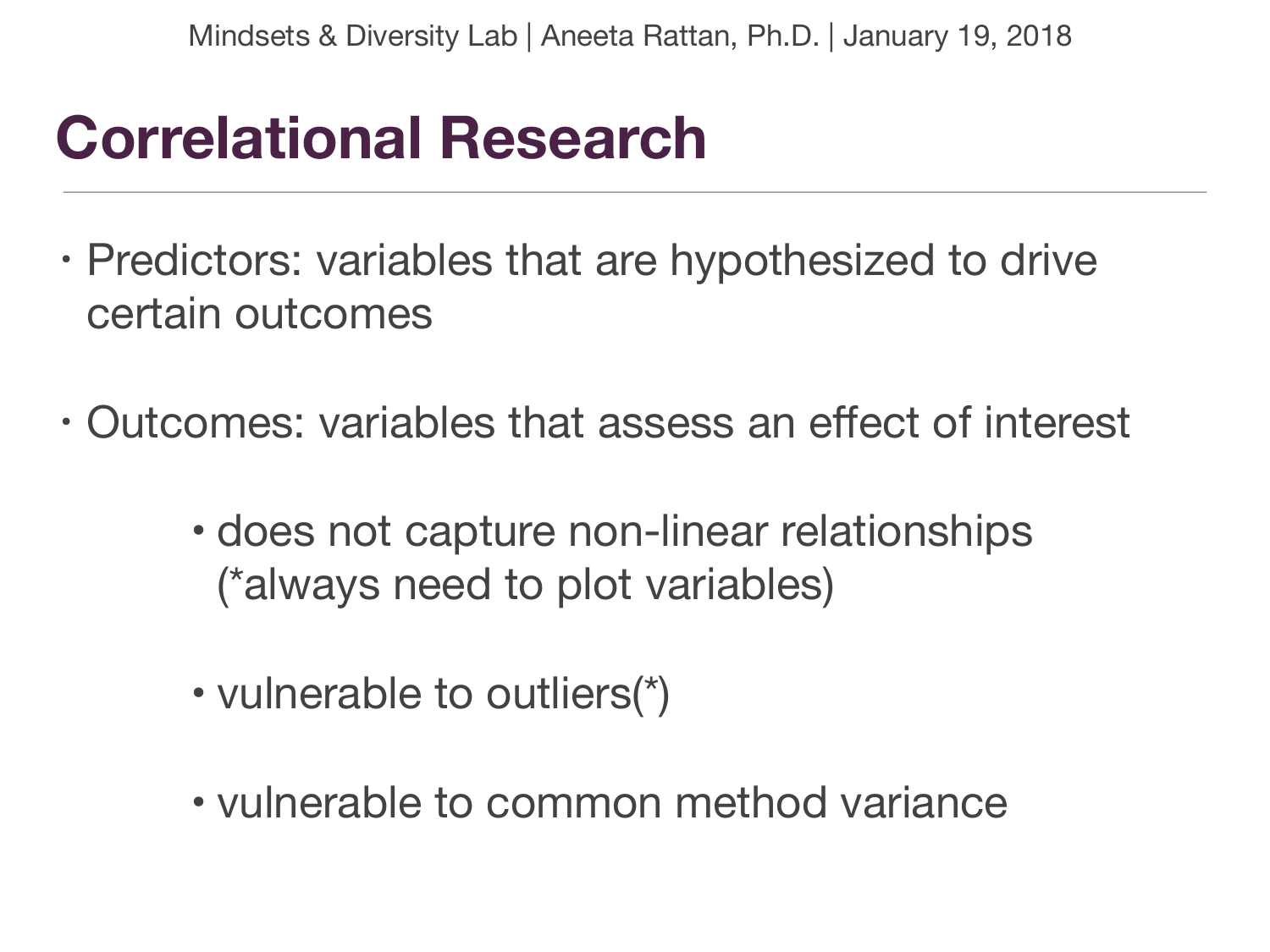#### **Experimental Research**

- Independent Variables (IV):
	- variables you manipulate
- Dependent Variables (DV):
	- variables you measure
		- cannot manipulate everything (e.g., demographics)
		- difficult to conduct experiments in certain contexts/on certain topics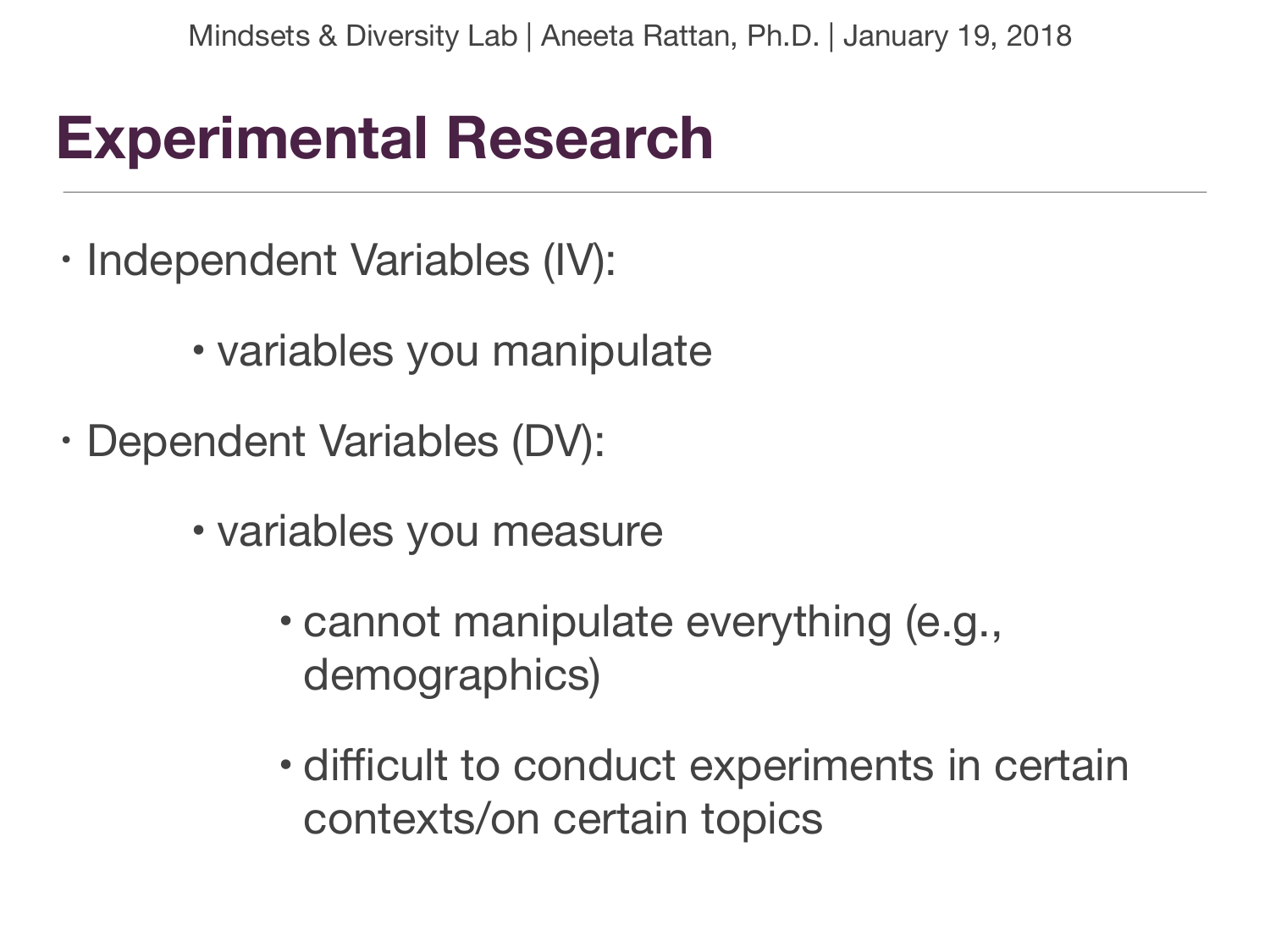## **Construct Validity**

- The extent to which experimental manipulations influence the variables they were designed to manipulate.
- The extent to which study measures accurately assess the conceptual variables they were designed to measure.
- Internal validity: The degree to which the independent variable(s) caused the effect on the dependent variable(s).
- External validity: The degree to which the results are generalizable.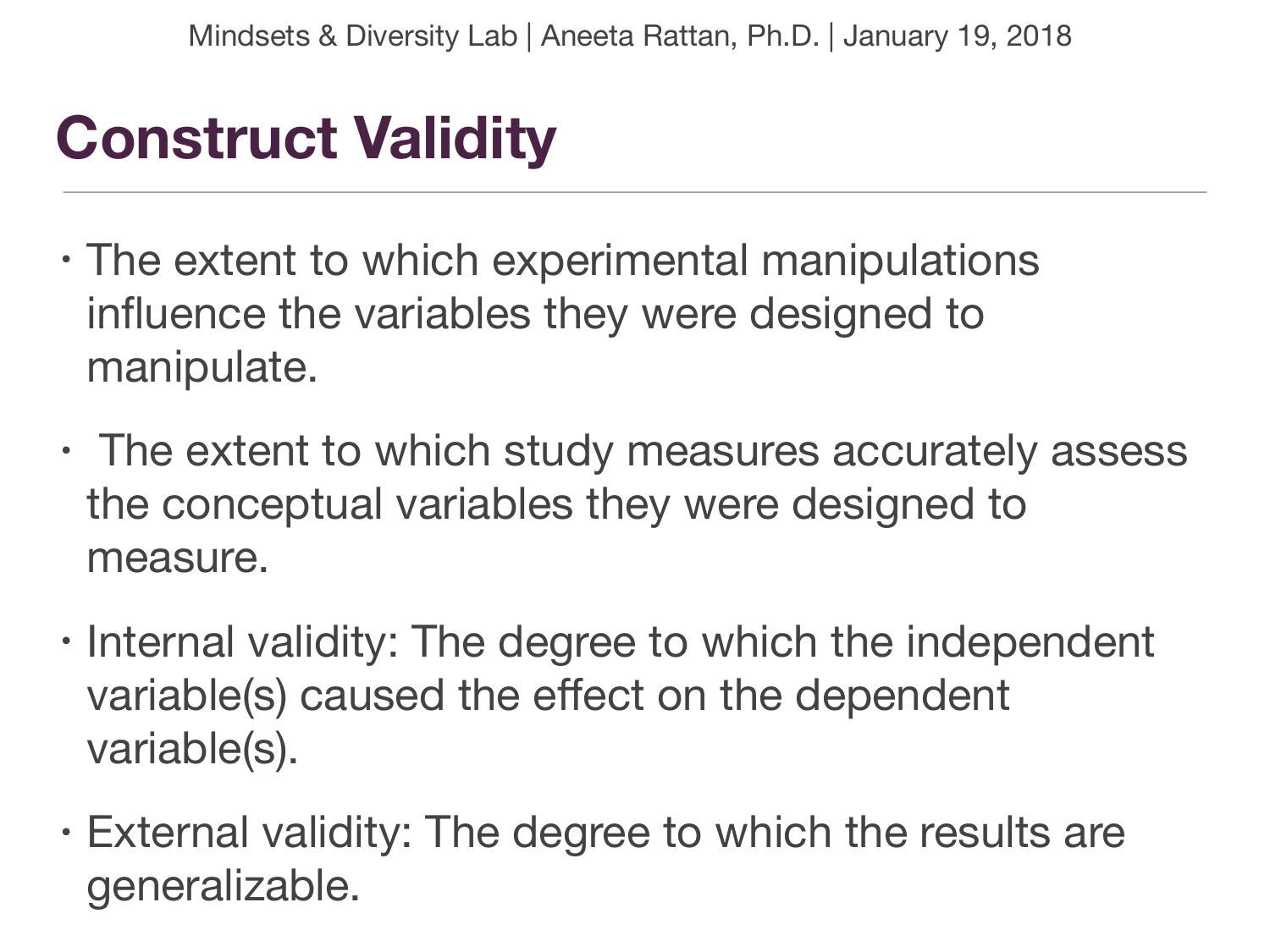#### **Always consider**

- confounds
- relevant third variables
- the question of why a relationship between variables emerges
- experimenter demand
- the subjective experience of participants
- ethical considerations
- sample size and replicability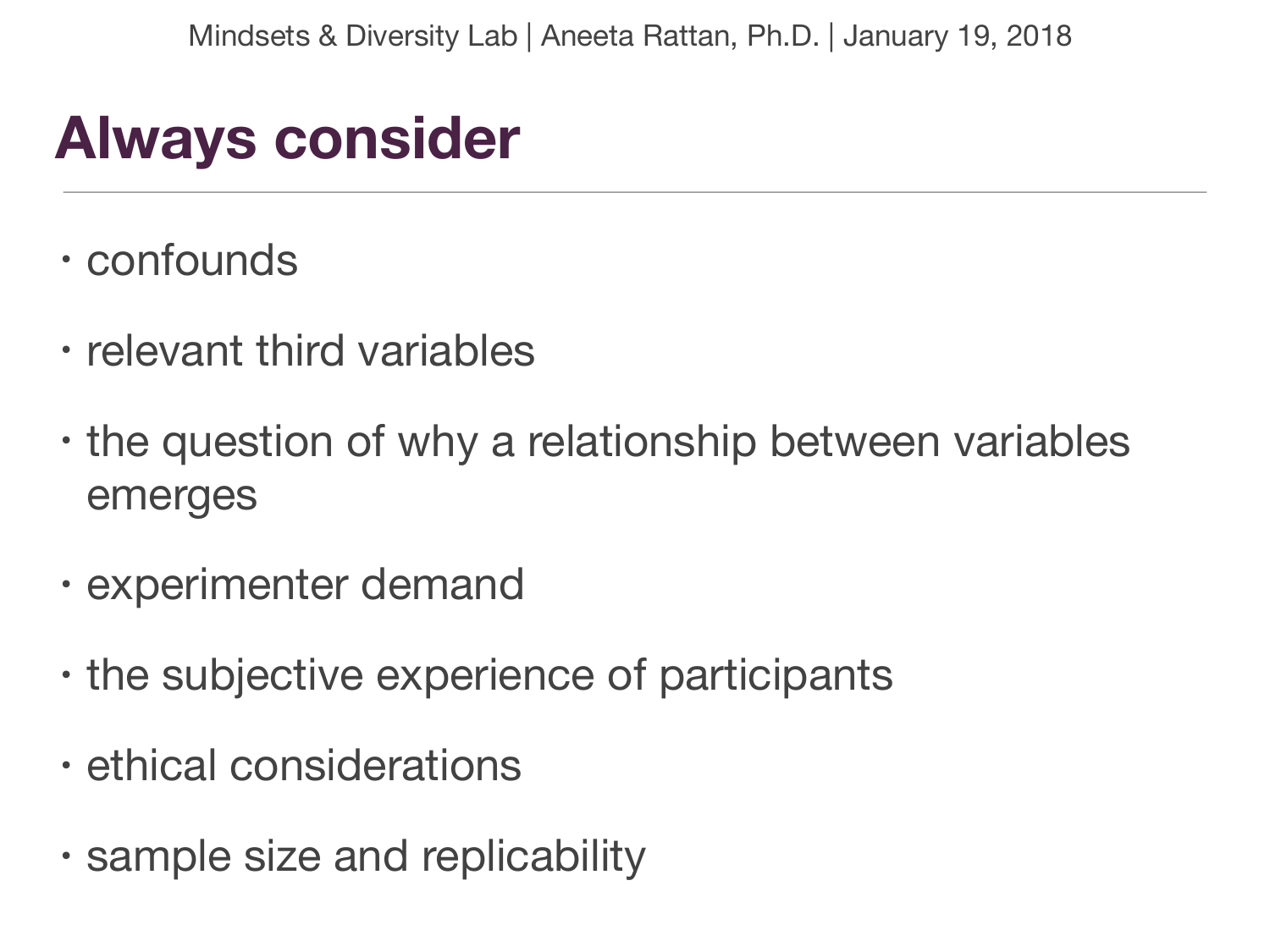# **Reading the (basic) Stats**

- Are these groups different from one another?
	- t-test (2 groups) (t)
	- $\cdot$  ANOVA ( $>$  2 groups) (F)
	- Chi-squared (categorical responses) (X)
- Do these two variables relate to one another (positively or negatively)?
	- correlation (r)
	- regression (B)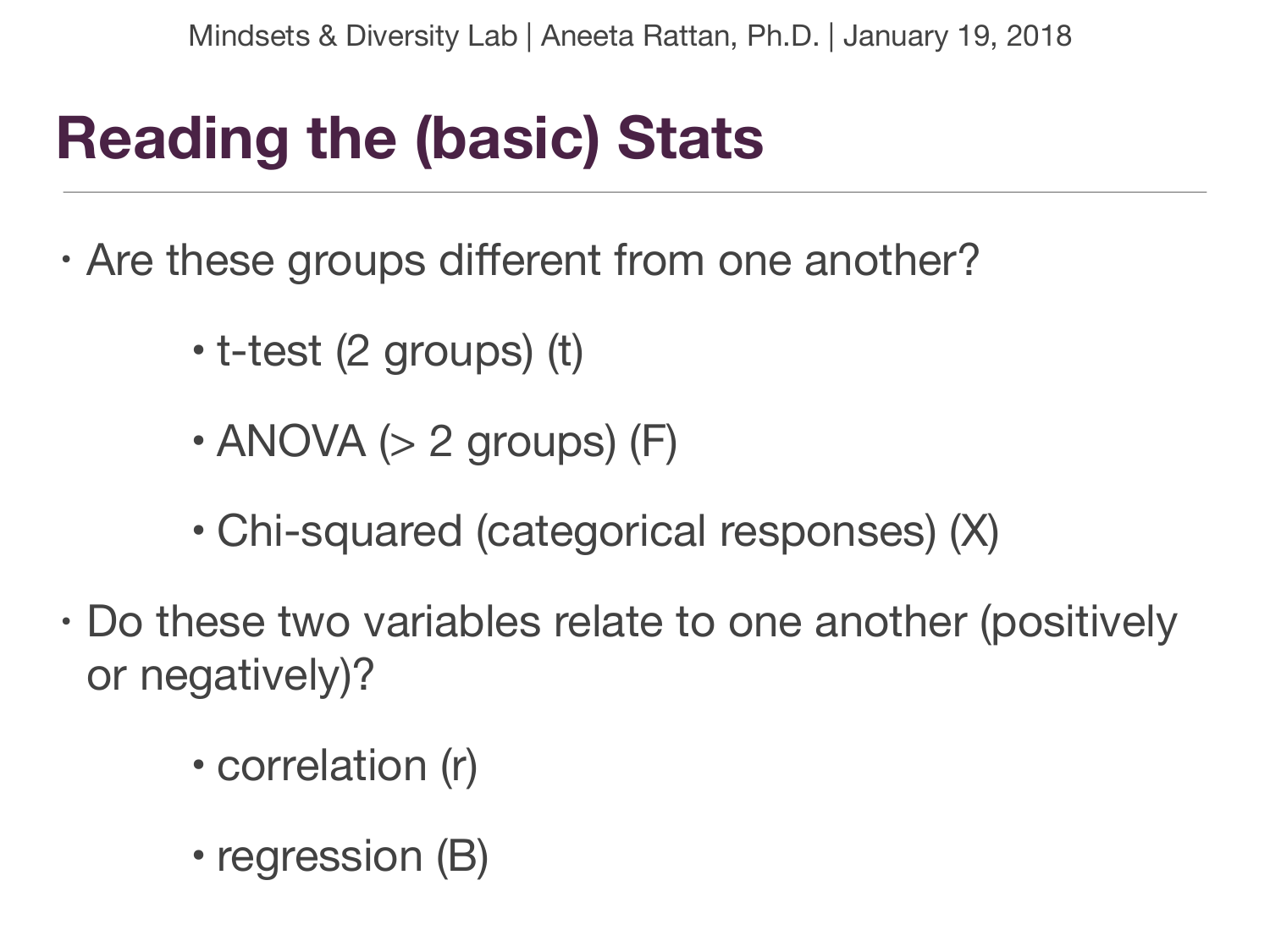## **Reading the (basic) Stats**

- Main Effects do the conditions differ based upon a variable
- Interactions does the relationship between conditions differ across another variable
- Simple effects, pairwise comparisons, simple slopes comparisons within an interaction
- Controlling for variables holding that variable constant to see if the analysis holds above and beyond the influence of that variable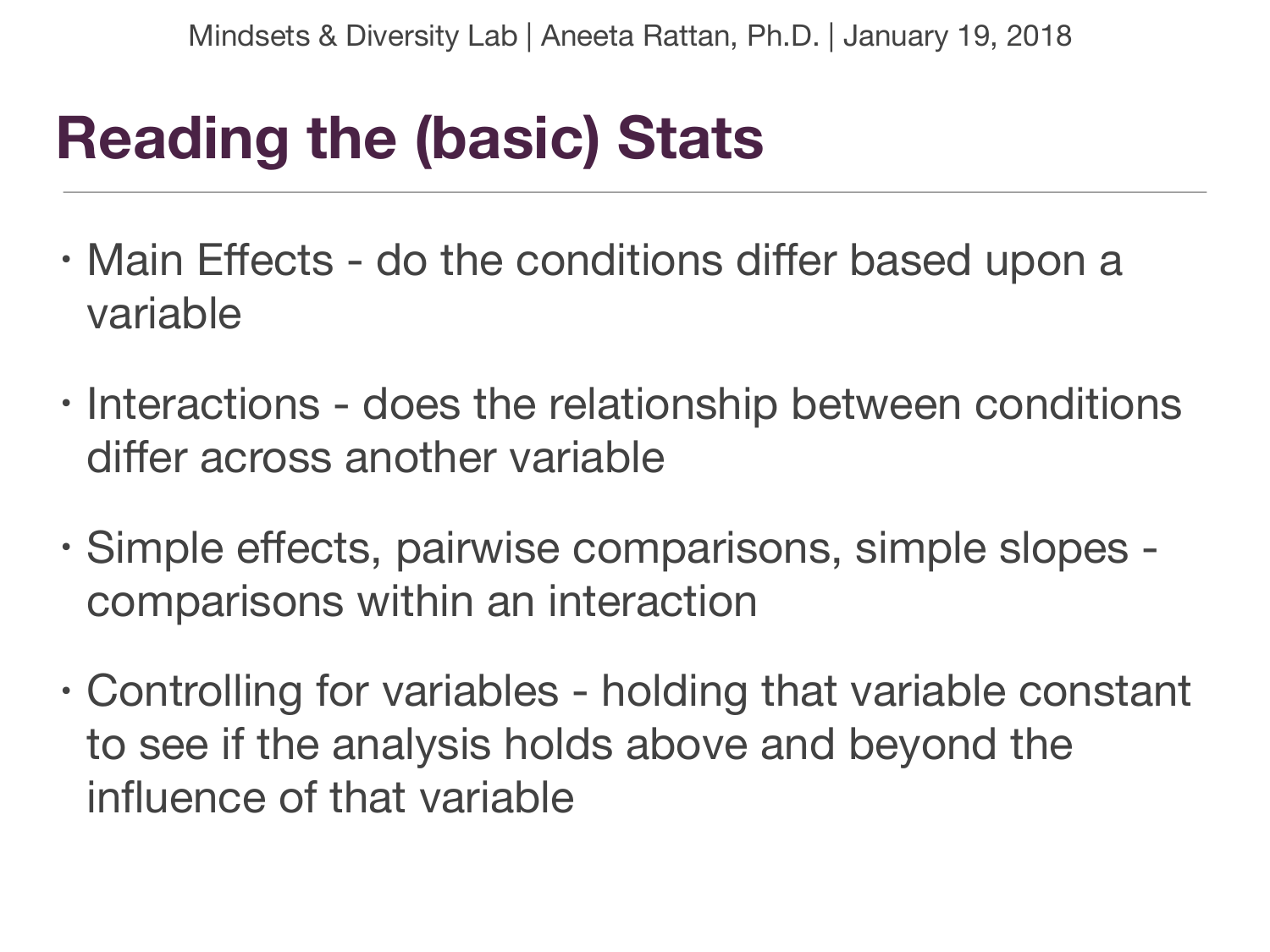## **Discussing Research Studies**

- What was the question/goal?
	- theory & hypothesis
- What did they do?
	- design, independent and dependent variables
- What happened?
	- procedure and results (for each IV & DV)
- What does it mean?
	- conclusions, implications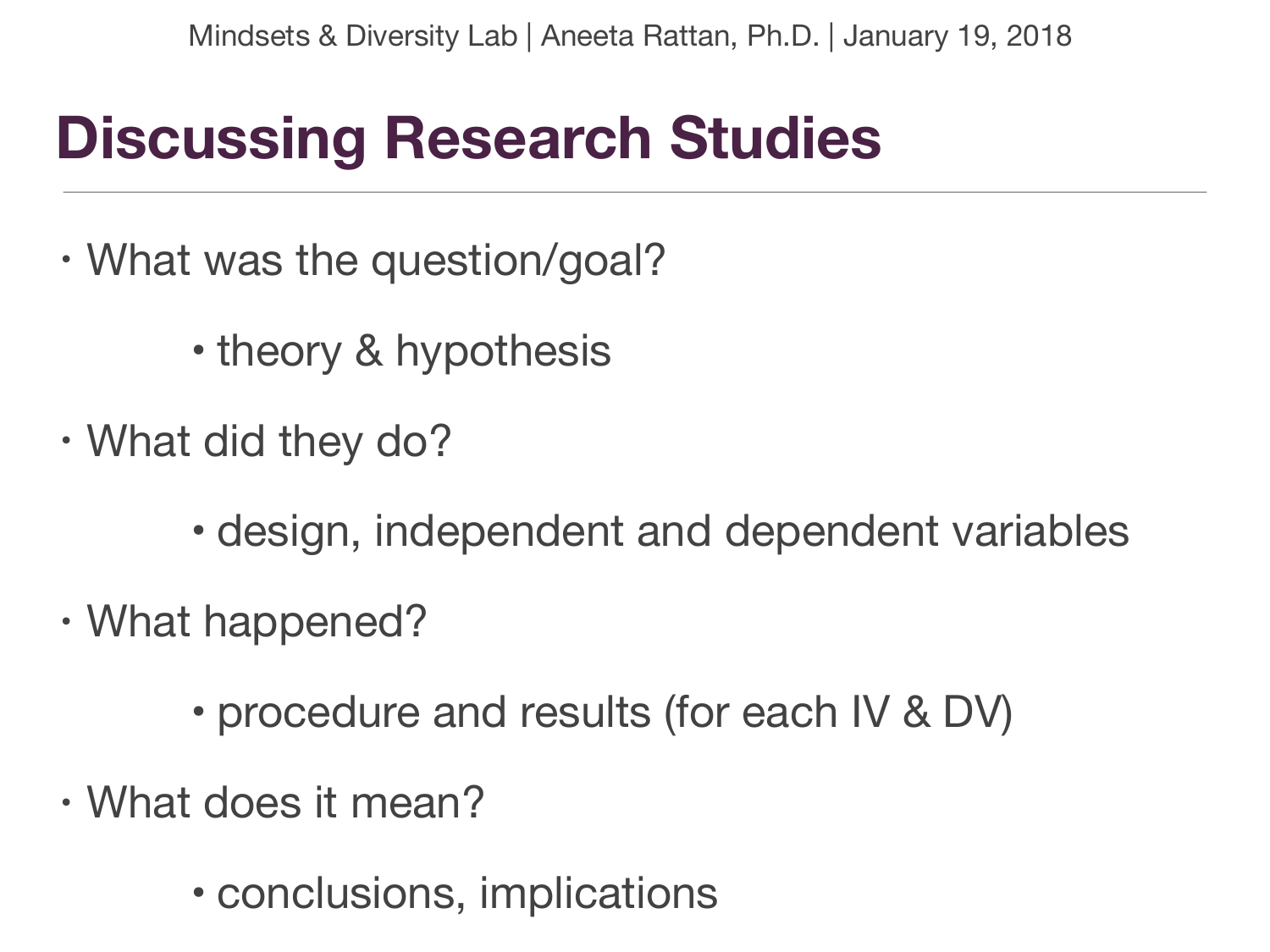## **Discussing Research Studies**

- Ask questions and offer criticism that is developmentoriented
	- what new knowledge would your critique generate
	- why would your suggestion improve the study
	- how would your comment reshape our understanding of the results
	- is there reason to question *this* result
	- can you think of other ways for them to investigate the idea or test the hypothesis?